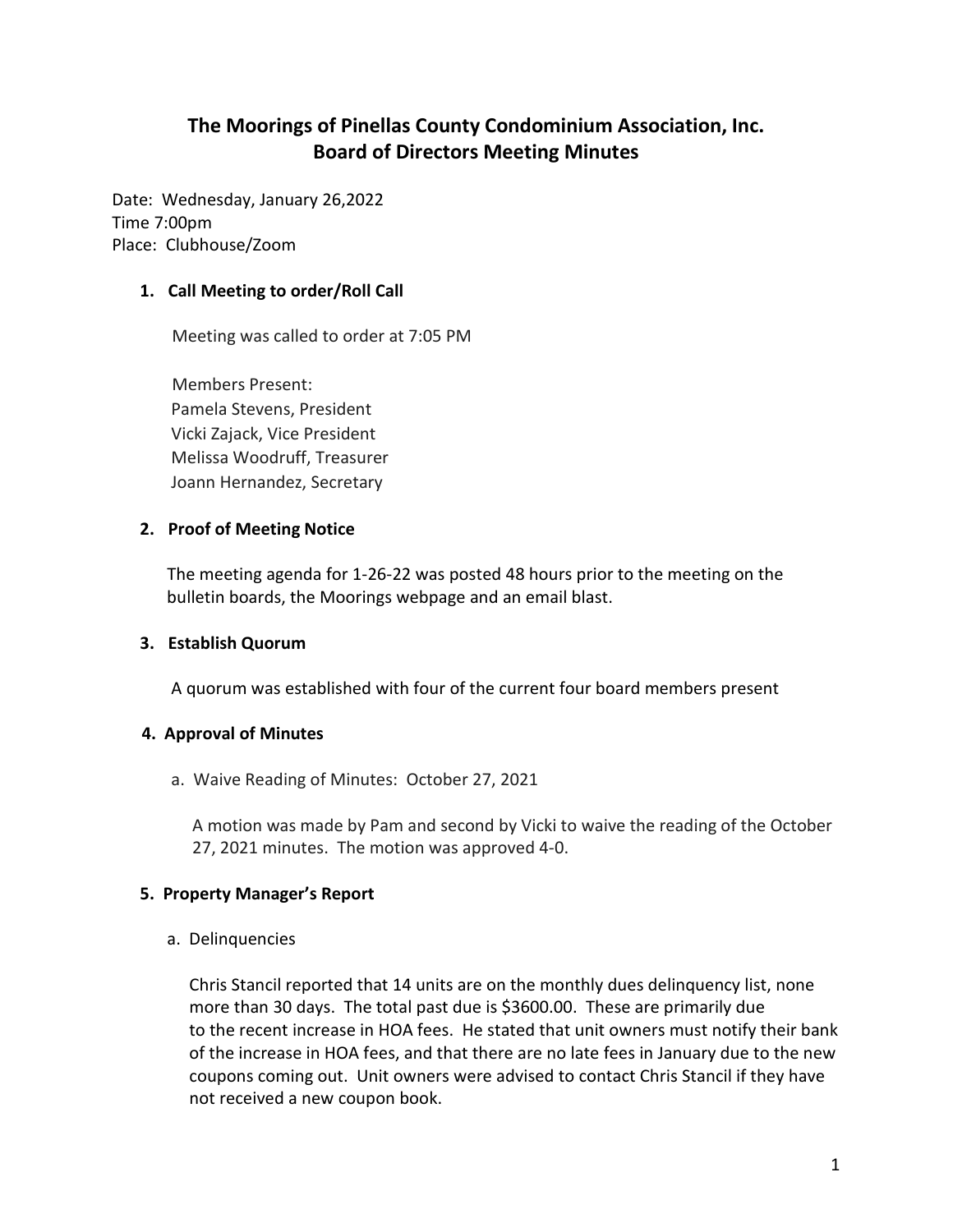Mr. Stancil reported he inspects the property the first week of every month. He reported that many unit owners are using their balconies for bike storage, and this in violation of the association's rules. Bikes must be kept on the bike racks or inside the units.

 During the 2021 year, there were 15 sales of units, and 5 lease agreements were approved.

 The new flood Insurance policies for 2022 were released and are on the Moorings website by building number.

 Attic access – Because attic access is not available for in each unit, contact Emmett until noon Mon-Friday or Chris Stancil for emergency access.

### **6. Treasurer's Report**

Melissa reported December's financial report: The general operating account is \$23,000 (recent insurance bill was paid from this account and is expected to increase as HOA fees come in). The reserve fund which includes the Money Market account is currently \$432,418. The trust account balance is \$1,810,515. Some of this money is "spoken for" as contracts for sinkhole repairs begin. Prepaid assets (deposit for utilities) are \$100. Labilities include \$432,418. Financial reports are on the website.

# **7. ARC request for Review**

Vicki made a motion to approve Unit 327 application for a new front door. Pam seconded the motion, and it was approved 4-0.

Pam reported on the history of the Sinkhole Project:

- 2017-Sink hole discovered / insurance denied coverage/ insurance litigation began in lieu of a special assessment:
- 2020- May-Moorings awarded almost \$5,000,000 in insurance settlement.
- 2020 -October-Helicon sinkhole repair stabilization of buildings began.
- 2021-Tampa Dock & Seawall relace northside of sea wall
- 2021- December- final dock/sea wall permit signoff by City of Tarpon Springs, Pinellas County, State of Florida and Army Corps of Engineers

 Pam recognized the determination and efforts of the previous board members for all their hard work in getting through the litigation and contract negotiations for the building stabilization and seawall: Marty Shannon, Donna Houtz, Tony Perkins, Vicki Zajack and Karen Clearly and thanked them for paving the way for the next series of repairs.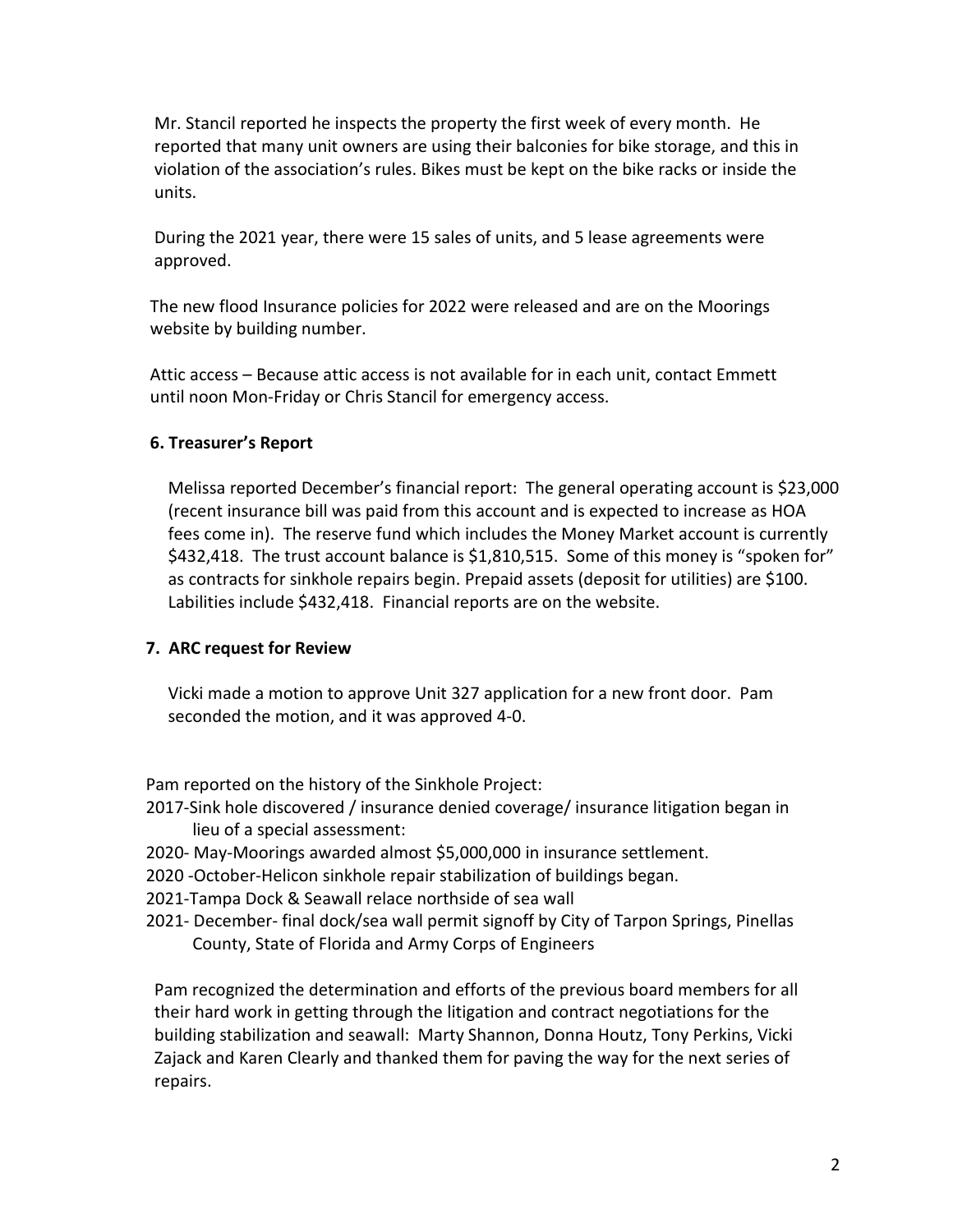### **OLD BUSINESS:**

### **1. Internal Repairs/ Contractors update**

Joann reported that internal repairs will begin with drywall and ceiling repairs. There are currently three estimates for drywalls and three estimates for flooring repairs. Repairs will begin on the south side of the complex due to balcony repairs on the north side.

### **2. Entry Sign**

Joann reported that the sign is made, and the posts are being fabricated. An engineer will need to review the plan and then a contractor hired to pull the permit and install the sign.

#### **3. Power washing**

Power washing of the buildings, and dock area was completed in December.

#### **4. Spectrum cable/WIFI update**

A new email has been set up for communication [mooringsnews@gmail.com.](mailto:mooringsnews@gmail.com) This will have information regarding updates for Spectrum and other business. The contract for new services was signed 11-23 and the package was supposed to be ready to begin on 12-31-21. Spectrum could not meet that deadline so now the new package will start on 1-31-22. Pam explained that the current cable without WIFI was going to be \$42/month the new package is to include a cable box, a DVR and 400 megabytes /sec internet which includes the router, modem, and other equipment for \$60/month. The difference is \$18. If unit owners have other cable providers, they need to contact Spectrum to find out what is needed for the transfer. Unit owners were given a flyer with information as well as a page listing the channels. Pam requested that Spectrum not be contacted until after 1-31-22.

### **5. Dock update**

The Dock was opened in December. Four permits were approved including the City of Tarpon Springs, Pinellas County, State of Florida, and the Army Corps of Engineers. This took 3 months.

Boat slips are available and there is currently no waiting list. However, if unit owners who do not currently have boats want a slip, it will be held for only 30 days after which the unit owner must have a boat with an up-to-date registration title and license. Otherwise, the slip will go to the next unit owner on the list. Emmett has been installing the whips for the boat docking and putting in ladders. All boat owners with docking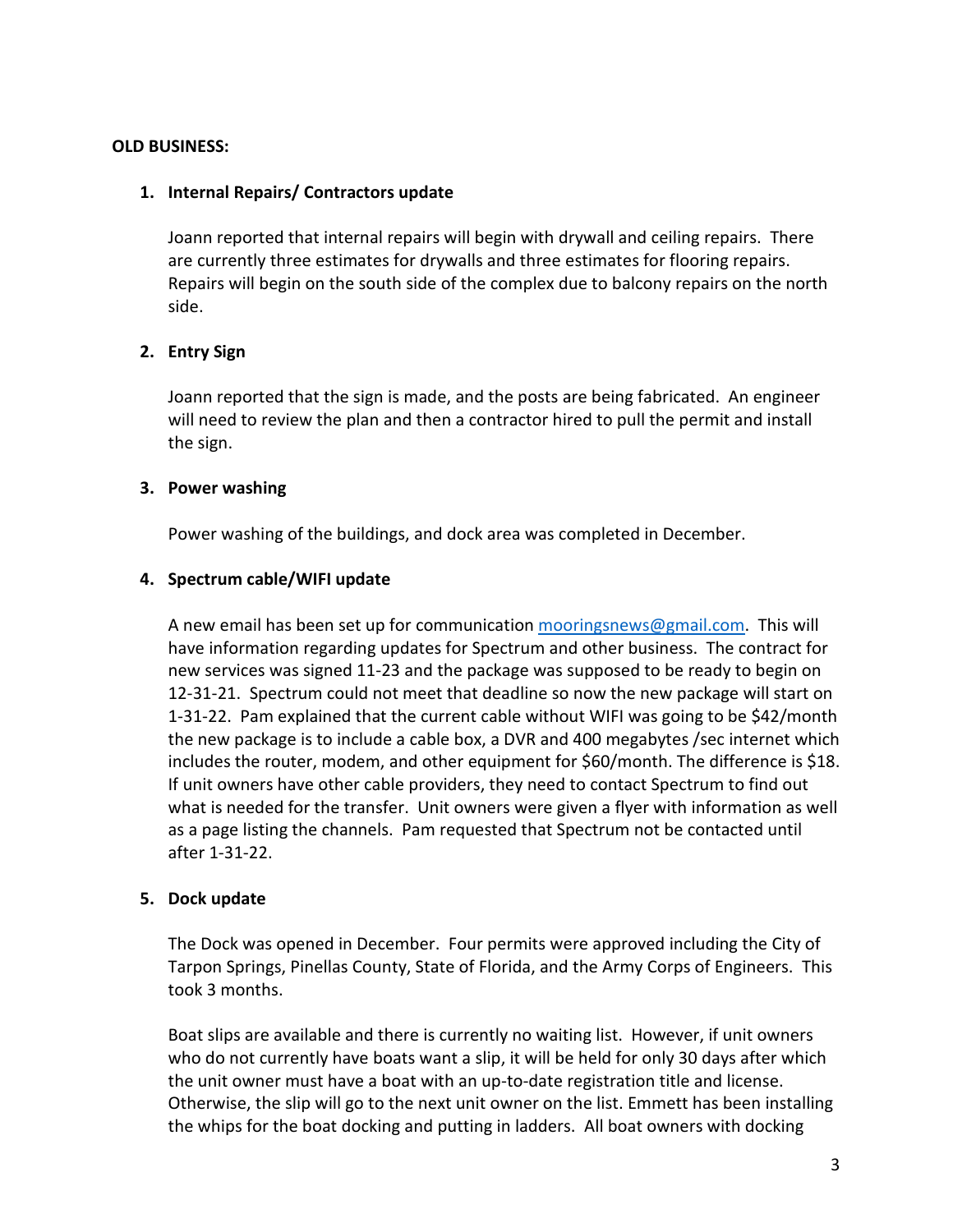privileges must send the most recent registration and insurance to the Moorings office. This can be emailed to the office.

# **6. Balcony Repairs Update**

There was a lot of erosion and structural damage to buildings 9-12 due to the sinkhole. Three estimates have been obtained for repairs to the balconies. A proposal was accepted for \$390,000 to repair the balconies for the four buildings. The contract has been in negotiation with the attorneys and required an independent structural engineer. The engineering contract was signed in December and the report will be ready on Feb 4. Tailored Construction will provide a new proposal and once signed will pull a permit. Work is expected to begin around March sometime depending on when the City of Tarpon Springs will issue the permit.

Pam made a motion to ratify \$6500 for the structural engineer's services and report. Vicki seconded the motion. The motion was approved 4-0

# **7. Pool Update**

The pool will be open on Monday 1-31-22 due to Emmett's efforts in working with the Tarpon Springs Health Department to resolve the last violation issue. The pool is not in acceptable condition due to the cracks and tile not being done correctly by Cody. The contract with Cody was terminated in December due to the fraudulent sale of the heater, failure to obtain proper Tarpon Springs building permit and substandard workmanship

A pool engineer was hired and reported that the pool work did not meet code and is not a "pool for longevity".

Three pool companies have submitted estimates for repairs: one company can begin work in 2023 and another company in April. There is now more time to interview more pool companies.

Pool Fobs- Pam stated that unit owners would need to check their pool fobs to make sure they are still working. Also, if there are new unit owners that need to obtain pool fobs, they are to contact the office via email.

# **8. AC Pads**

 Helicon agreed to pay for the replacement of the AC pads behind buildings 9-12 as part of their original contract. They decided not to do the work until the balconies are repaired and the dirt is filled in behind the buildings. They will level out the AC pads on the southside for \$5500.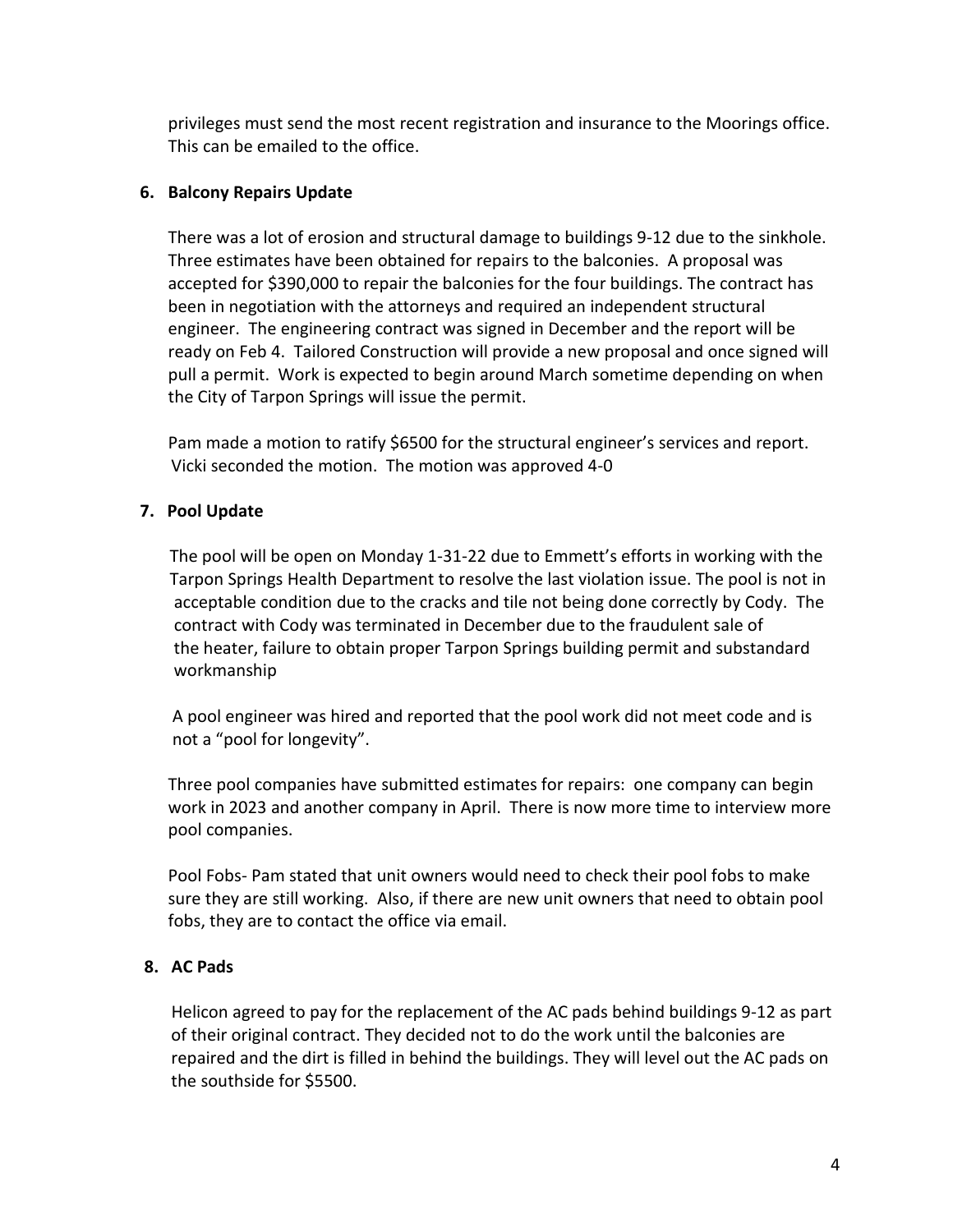Vicki made a motion to ratify \$5500 to Helicon to repairs the AC pads on the southside of the complex. Melissa seconded the motion. The motion was approved 4-0.

# **9. Safety Parking Lot Pole Lights**

 The board is in the process of getting estimates for new pole parking lights. More about the progress will be discussed at the next board meeting.

### **NEW BUSINESS:**

### **1. Sidewalks**

 JK construction will be on the property February 7 -11 to begin replacing the sidewalks from the front door to the main sidewalk. Unit owners are asked to park on the opposite side of the complex so that the company can have room for their equipment. There will be ramps for the stairs.

### **2. Patios**

 For units that had damage to their external patios (not porch) due to the sinkhole Remediation, regulation size patios will be poured concrete if requested. For those who do not have a patio and want one it will cost estimated \$600. Please email the Moorings if you are interested in a having a new patio poured. Buildings 9-12 will not be included at this time due to the balcony repairs.

# **3. Clubhouse**

 The clubhouse will now be open for use due to the opening of the pool. There will be a \$50 deposit: \$25nonrefundable if not properly cleaned. Rules will be set up for use and cleaning.

 The website has the forms for Clubhouse Reservations as well as Rules & Regulations. New unit owners were asked to review the Rules & Regulations.

### **4. Declaration Change-HO Insurance Policy**

 Vicki stated that proxies are needed for a declaration change requiring unit owners to have homeowners' insurance. The lawyer for the Moorings Condos has been contacted to begin drawing up the new declaration. The process will be similar to previous declaration changes: proxies will be sent out to be signed and then there will be follow-up.